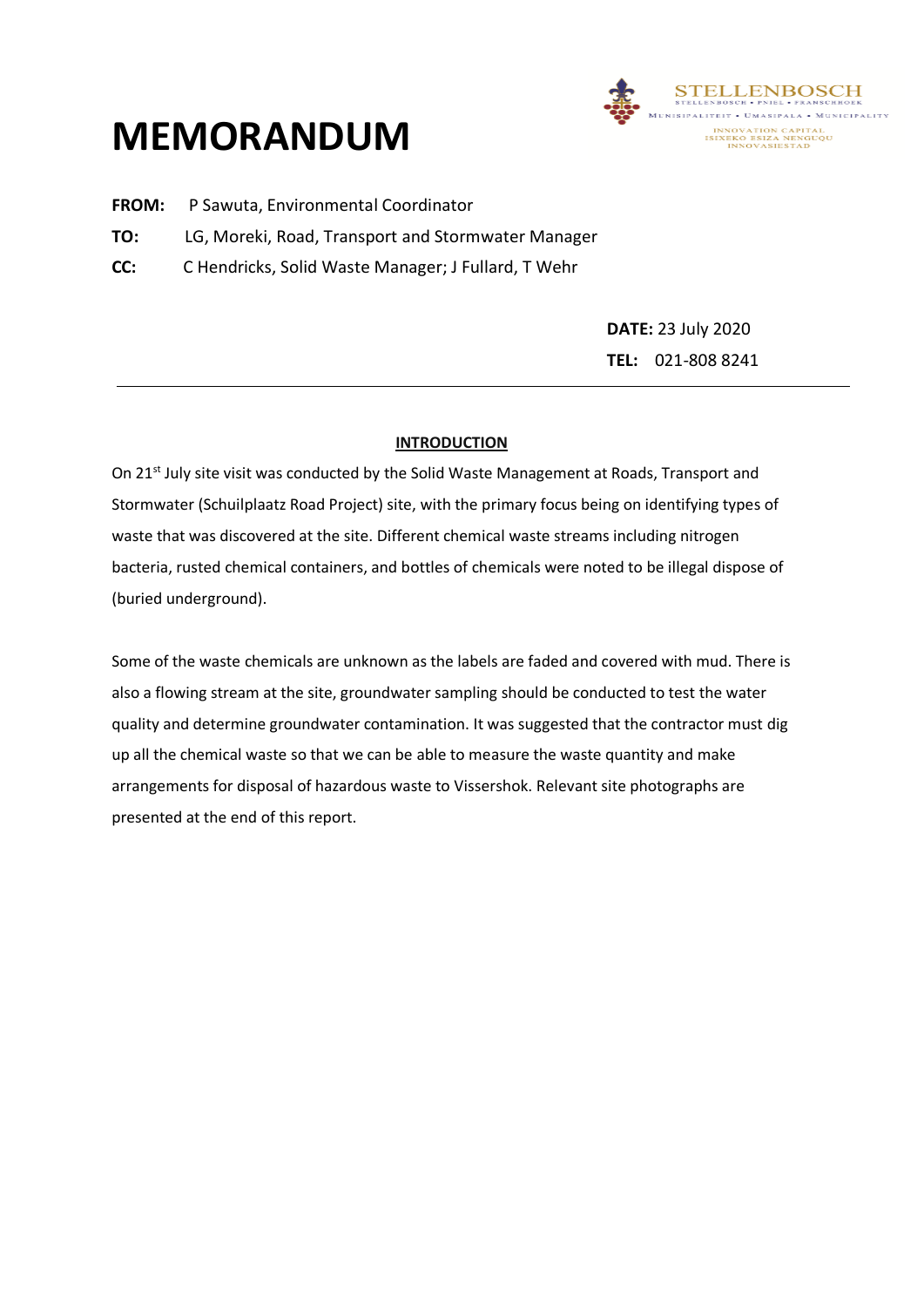

## **FINDINGS/OBSERVATIONS**